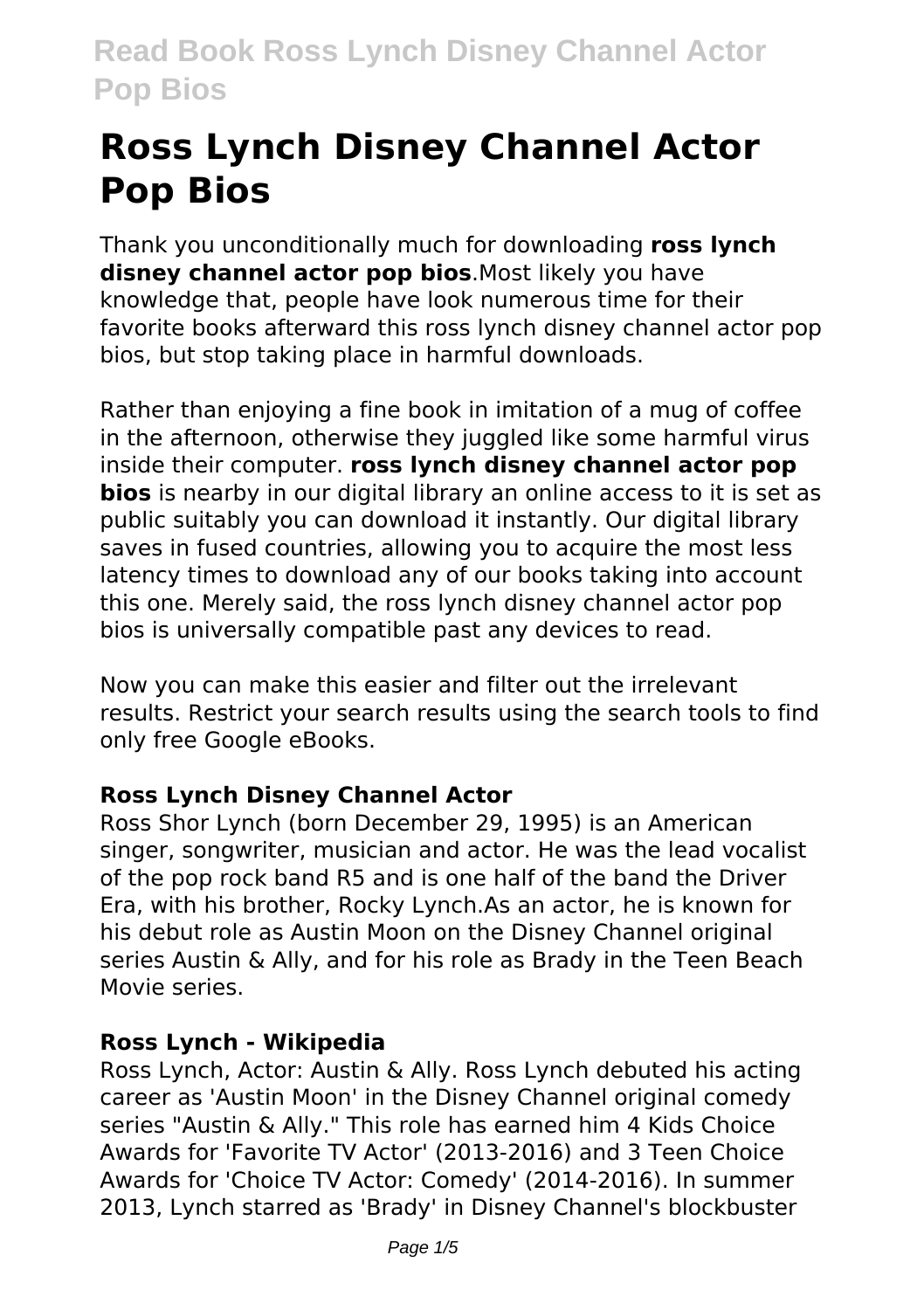original ...

#### **Ross Lynch - IMDb**

Source Ross Shor Lynch is an American teen actor, singer, musician, and dancer. He is known for his role as Austin Moon on the Disney Channel sitcom Austin & Ally and Brady in the Teen Beach Movie series. History. Ross is currently in a band with his older siblings and family friend, Ellington Ratliff.

# **Ross Lynch | Disney Wiki | Fandom**

Ross Shor Lynch (born December 29, 1995) is an American singer, songwriter, actor, and musician. He is one of the founding members of the pop rock band R5 . As an actor, he is known for his debut role as Austin Moon on the Disney Channel original series Austin & Ally , [2 ] and for his role as Brady in Disney Channel's Teen Beach Movie series.

# **Ross Lynch (actor) | Best Friend's Brother Wikia | Fandom**

Order your copy now at vmagazineshop.com. Ross Lynch rose to fame on the Disney Channel's Austin & Ally, a saccharine tween comedy that wrapped after four seasons in 2016. A year later, he starred as the titular character in My Friend Dahmer, a strikingly different role and his first serious film project.

## **Ross Lynch, The Disney Star Who Went Dahmer | V Man**

Ross Shor Lynch (born December 29, 1995) is an American television actor, singer, and musician. He is one of the founding members of the pop rock band R5. He is best known for his debut role as Austin Moon on the Disney Channel original series Austin & Ally.

## **Ross Lynch | Fanfic Channel Wiki | Fandom**

Ross Lynch is an actor, singer, dancer and musician. He is one of the founding members of the band R5, formed with his siblings Riker Lynch, Rocky Lynch, Rydel Lynch (and drummer Ellington Ratliff). He is best known for his debut role as Austin Moon on the Disney Channel original series "Austin & Ally."

## **Ross Lynch - Public Speaking & Appearances - Speakerpedia ...**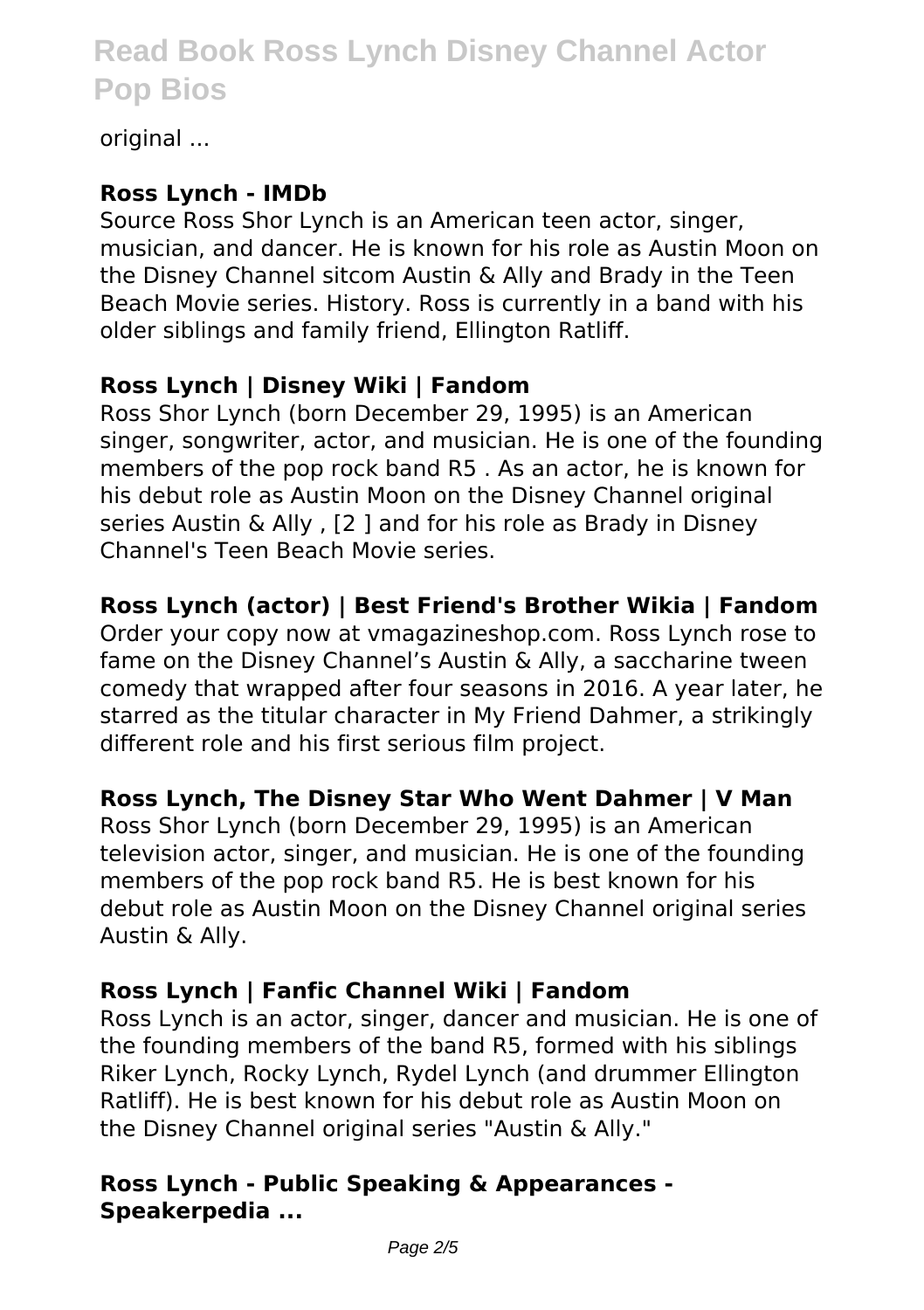Get this from a library! Ross Lynch : Disney Channel actor. [Lucas Diver] -- Ross Lynch can act, dance, and he even sings and plays the guitar in his band R5! He can do it all. Learn this and more with Lynch's introductory biography. Complete with current, full-bleed color ...

#### **Ross Lynch : Disney Channel actor (Book, 2015) [WorldCat.org]**

Ross Lynch has been doing his Disney Channel thing since 2012 when he was cast as Austin in their hit TV series Austin & Ally. He's gone on to star in one of Disney Channel's most popular musical...

#### **Ross Lynch Spills About What It's REALLY Like to Be a ...**

Ross Lynch. Ross Lynch debuted his acting career as 'Austin Moon' in the Disney Channel original comedy series "Austin & Ally." This role has earned him 4 Kids Choice Awards for 'Favorite TV Actor' (2013-2016) and 3 Teen Choice Awards for 'Choice TV Actor: Comedy' (2014-2016). In summer 2013, Lynch starred as ...

#### **Top 50 Disney Channel Actors - IMDb**

As this ross lynch disney channel actor pop bios, it ends stirring brute one of the favored books ross lynch disney channel actor pop bios collections that we have. This is why you remain in the best website to look the incredible books to have.

#### **Ross Lynch Disney Channel Actor Pop Bios**

Ross Shor Lynch is an American singer, songwriter, actor, and musician. He is one of the founding members of the pop rock band R5. As an actor, he is known for his debut role as Austin Moon on the Disney Channel original series Austin & Ally, and for his role as Brady in Disney Channel's Teen Beach Movie series.

#### **Ross Lynch Net Worth 2020: Money, Salary, Bio | CelebsMoney**

Ross Lynch is an American actor and a singer, who came into prominence through his role in the Disney series Austin and Ally. His role in the series earned him multiple awards and took his fame to new heights. The Colorado native began his actin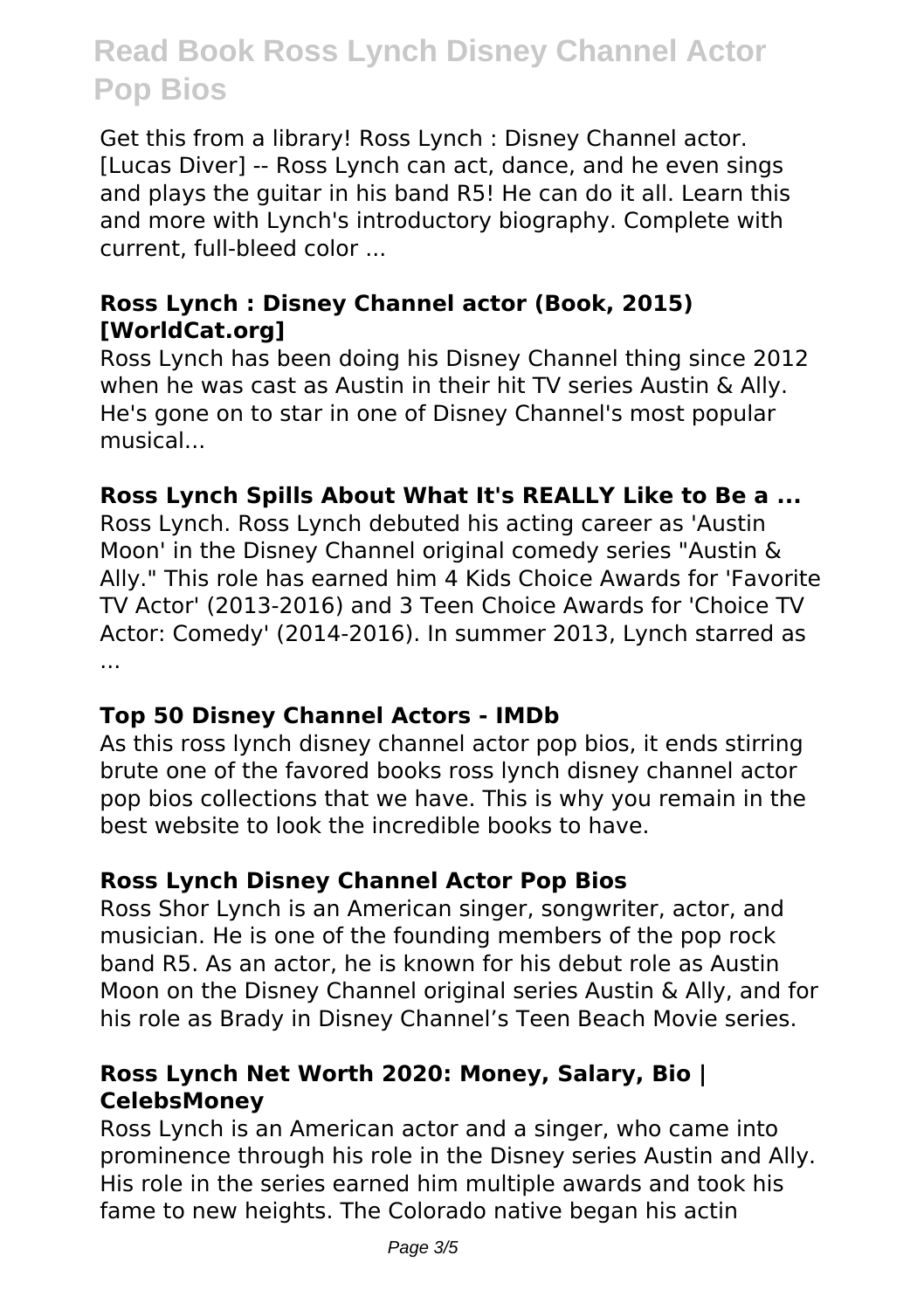#### **Ross Lynch Girlfriend, Gay, Affair, Siblings, Net Worth**

Actor Ross Lynch on Going from Disney Channel to Playing Serial Killer Jeffrey Dahmer Interview by Claire Valentine. Claire Valentine. 09 November 2017. In the summer of 1978, just three weeks after his high school graduation, 18-year-old Jeffrey Dahmer killed the first of his eventual seventeen victims in Bath, Ohio.

#### **Actor Ross Lynch on Going from Disney Channel to Playing ...**

R ising actor-musician Ross Lynch has been working since he was 13. He's played a teen heartthrob (Disney's Austin & Ally), a romantic leading man (Status Update), and even a serial killer (My...

#### **Ross Lynch: "Courtney Love told me I look like her and ...**

Ross Lynch debuted his acting career as 'Austin Moon' in the Disney Channel original comedy series "Austin & Ally." This role has earned him 4 Kids Choice Awards for 'Favorite TV Actor' (2013–2016) and 3 Teen Choice Awards for 'Choice TV Actor: Comedy' (2014–2016).

#### **Ross Lynch | Chilling Adventures of Sabrina Wiki | Fandom**

Ross Lynch performed on"So You Think You Can Dance" with all the dancing team"The Rage Boys Crew". 3 2. Ross Lynch auditioned for Disney Channel when he was 13 years old. 4 3. He felt"at home" filming"My Friend Dahmer" at serial killer leffrey Dahmer's youth home. 5 4. Ross Lynch's family group"R5″ is a global music ...

#### **Who is Ross Lynch? Wiki: Son,Siblings,Family,Dating ...**

Ross Shor Lynch, professionally named Ross Lynch is an American singer, songwriter, musician and actor. He was the lead vocalist of the pop rock band R5 and one half of the band The Driver Era, with his brother, Rocky Lynch. As an actor, he is known for his debut role as Austin Moon on the Disney Channel original series Austin & Ally, and for his role as Brady in the Teen Beach Movie series.